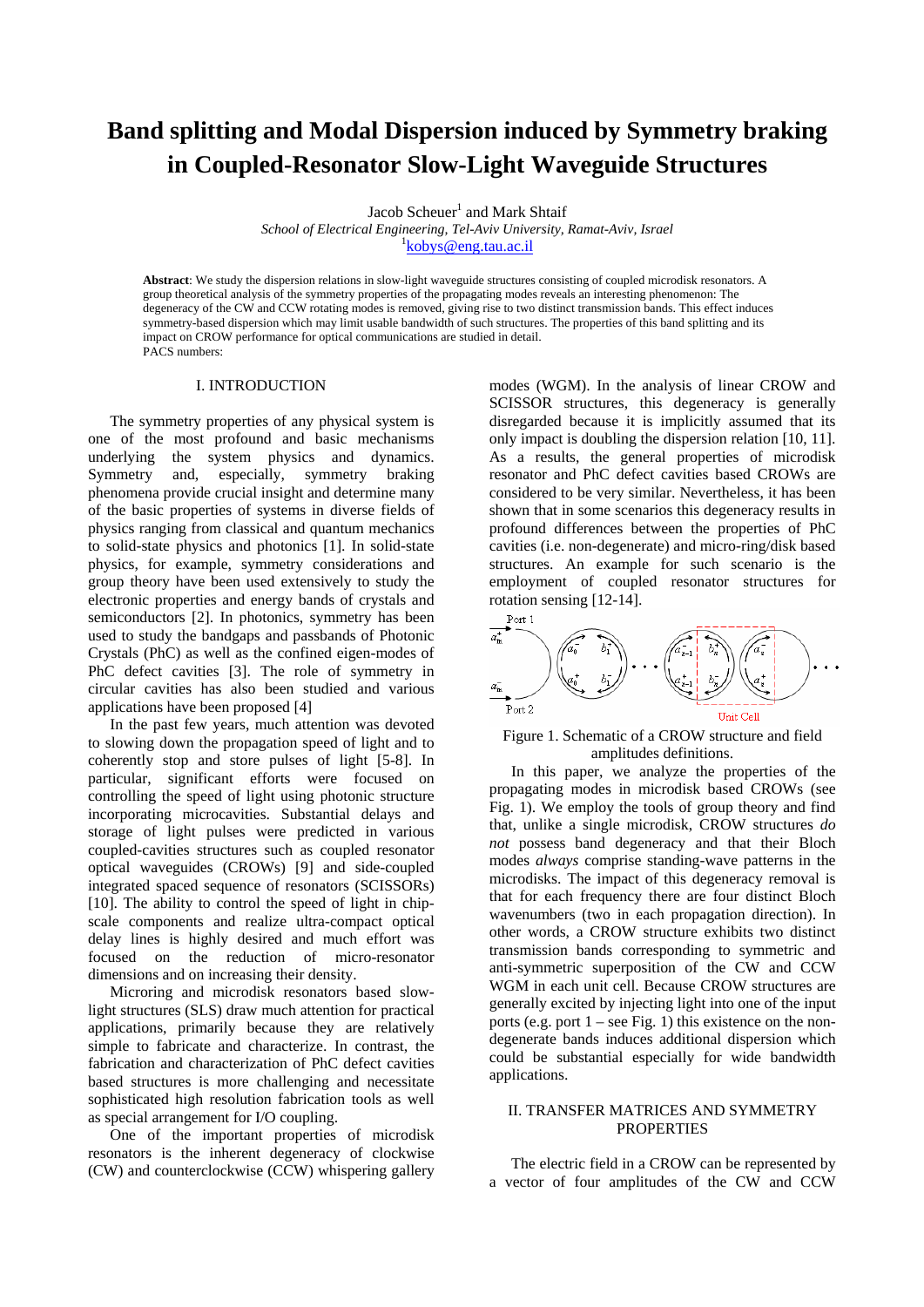propagating waves in the two half-rings constituting the unit cell (see fig. 1).

$$
v_n = \begin{bmatrix} a^+ & a^- & b^+ & b^- \end{bmatrix}_n^r \tag{1}
$$

In the linear optics regime, the fields vector in the *n*th unit cell can be related to that in the *n*+1 cell by a transfer matrix [10]:

$$
v_{n+1} = \mathbf{M} \cdot v_n \tag{2}
$$

where **M** is a 4x4 matrix. Because of the periodicity of the CROW structure, the propagating modes must also satisfy the Floquet-Bloch theorem which requires the amplitudes-vector in each unit cell is identical except for a phase difference:

$$
v_{n+1} = v_n \exp(-iK\Lambda) \tag{3}
$$

which means that a Bloch mode of the structure must satisfy the eigen-value problem:

$$
\left(\mathbf{M} - e^{-iK\Lambda}\right) \cdot v = 0\tag{4}
$$

where  $K$  is the Bloch wavenumber and  $\Lambda$  is the periodicity of the CROW. Because of the geometrical symmetry of the structure, one may apply appropriate rotation and reflection operators on the structure and the propagating modes (according to the group symmetry) resulting in a legitimate, but different propagating mode. Denoting such operator as  $D_i$  then for any solution of (4) there are additional solutions satisfying:

$$
\left(\mathbf{M}' - e^{-iK\Lambda}\right) \cdot v' = 0\tag{5}
$$

where  $v' = \mathbf{D}_i \cdot v$  and  $\mathbf{M}' = \mathbf{D}_i \cdot \mathbf{M} \cdot (\mathbf{D}_i)^{-1}$ . In principle, (5) holds for any invertible transformation **D***i*. However, under a group symmetry operation, the structure is transformed back to itself and thus, the transformed matrix **M***'* is necessarily identical to the original one **M**. Equivalently, this equality means that the transfer matrix **M** must commute with all the group symmetry operations:

[**M**, **D**<sub>i</sub>] = 
$$
0 \forall
$$
 **D**<sub>i</sub>  $\in$  **g** (6)  
where **g** denotes the pertinent symmetry group.

#### III. GROUP THEORETICAL ANALYSIS

For the CROW structure illustrated in Fig. 1, the group symmetry is  $C_{2V}$  with the covering operations **E**,  $C_2$ ,  $\sigma_x$ ,  $\sigma_y$ . **E** is the identity transformation,  $C_2$  is a 180° rotation around the vertical axis, and  $\sigma_x$ ,  $\sigma_y$  are reflection operations around the *x* and *y* axes respectively [15]. Appendix A summarizes the properties of the  $C_{2V}$  group symmetry and lists the  $4x4$ matrix representation, *R*, of the covering operations. It is important to note that each operation in the  $C_{2V}$ group forms a *class of its own* (table A1). This property is important as it has substantial impact on the number of appearances of each irreducible representation (and hence on its degeneracy) in our 4x4 representation.

The traces (characters) of the covering operation represented by *R* are given in Table 1:

| -- - - | $\sim$ $\sim$<br>$\sim$ | $\sim$ |  |
|--------|-------------------------|--------|--|

Table 1 – Traces of the  $C_{2v}$  covering operation

Using the  $C_{2V}$  character table and applying the appearance theorem [15] we find the number of times each representation appears in the 4x4 matrix representation:

$$
\eta_{\mu} = \sum_{\beta} \frac{\Gamma_{\beta}}{\Gamma} \overline{\chi}^{\mu}(\beta) \chi^R(\beta) \tag{7}
$$

where the sum is over all classes  $\beta$  in C<sub>2v</sub>,  $\Gamma_{\beta}$  is the number of operations in class  $β$ , Γ is the total number of operations,  $\chi^{\mu}$  is the character of a group operation belonging to class  $\beta$  represented by the irreducible representation *m* and  $\chi^R$  is the trace of the same operation represented by *R*. Introducing the parameters into (7) we find that  $\eta_1 = \eta_2 = \eta_3 = \eta_4 = 1$ , i.e., each representation appears only *once*. This is an important result with profound implications – it means that for each Bloch vector  $K$  there are four distinct eigenvectors (and frequencies) which are by no means necessarily degenerate. The four modes can be divided into two groups – right propagating modes and left propagating modes (two modes in each group) which for a given *K* posses different frequencies. However, despite what may be expected due to the whispering gallery modes (WGM) degeneracy in each unit cell, the two co-propagating modes are not necessarily degenerate (see also section IV) and the intuitive picture of equivalent CW and CCW WGM based Bloch waves does not hold.

Next, we set to determine the Bloch wave  $v_{\mu}$ corresponding to each representation. To achieve that, we need to find the projector operator of *R* on each of the irreducible representation of  $C_{2v}$ . The projector of *R* on the irreducible representation  $\mu$  is given by [15]:

$$
P^{\mu \leftarrow R} = \sum_{g} \frac{d_{\mu}}{\Gamma} \overline{\chi}^{\mu}(g) D_{i}(g) \tag{8}
$$

where  $d_u$  is the dimension of the irreducible representation  $\mu$  and the sum is over all the operation in group *g*.  $\chi^{\mu}(g)$  is the character of any of the group operations in representation  $\mu$  and is given by the group character table (see table A1).

$$
P^{A_1 \leftarrow R} = \frac{1}{4} \left( E + C_2 + \sigma_x + \sigma_y \right)
$$
  
\n
$$
P^{A_2 \leftarrow R} = \frac{1}{4} \left( E + C_2 - \sigma_x - \sigma_y \right)
$$
  
\n
$$
P^{B_1 \leftarrow R} = \frac{1}{4} \left( E - C_2 + \sigma_x - \sigma_y \right)
$$
  
\n
$$
P^{B_2 \leftarrow R} = \frac{1}{4} \left( E - C_2 - \sigma_x + \sigma_y \right)
$$
\n(9)

And the eigen-vectors (i.e. Bloch waves represented according to the basis  $v$ ), found by projecting  $R$  on the irreducible representations:

$$
v_1 = \begin{pmatrix} 1 \\ 1 \\ 1 \\ 1 \end{pmatrix}, \quad v_2 = \begin{pmatrix} 1 \\ -1 \\ 1 \\ -1 \end{pmatrix}, \quad v_3 = \begin{pmatrix} 1 \\ 1 \\ -1 \\ -1 \end{pmatrix}, \quad v_4 = \begin{pmatrix} 1 \\ -1 \\ -1 \\ 1 \end{pmatrix} \quad (10)
$$

We find that the eigen-modes of the CROW structure are essentially standing waves. This should not come as a surprise. According to Floquet-Bloch theorem, a Bloch mode of a periodic structure is a product of a phase function by a periodic function with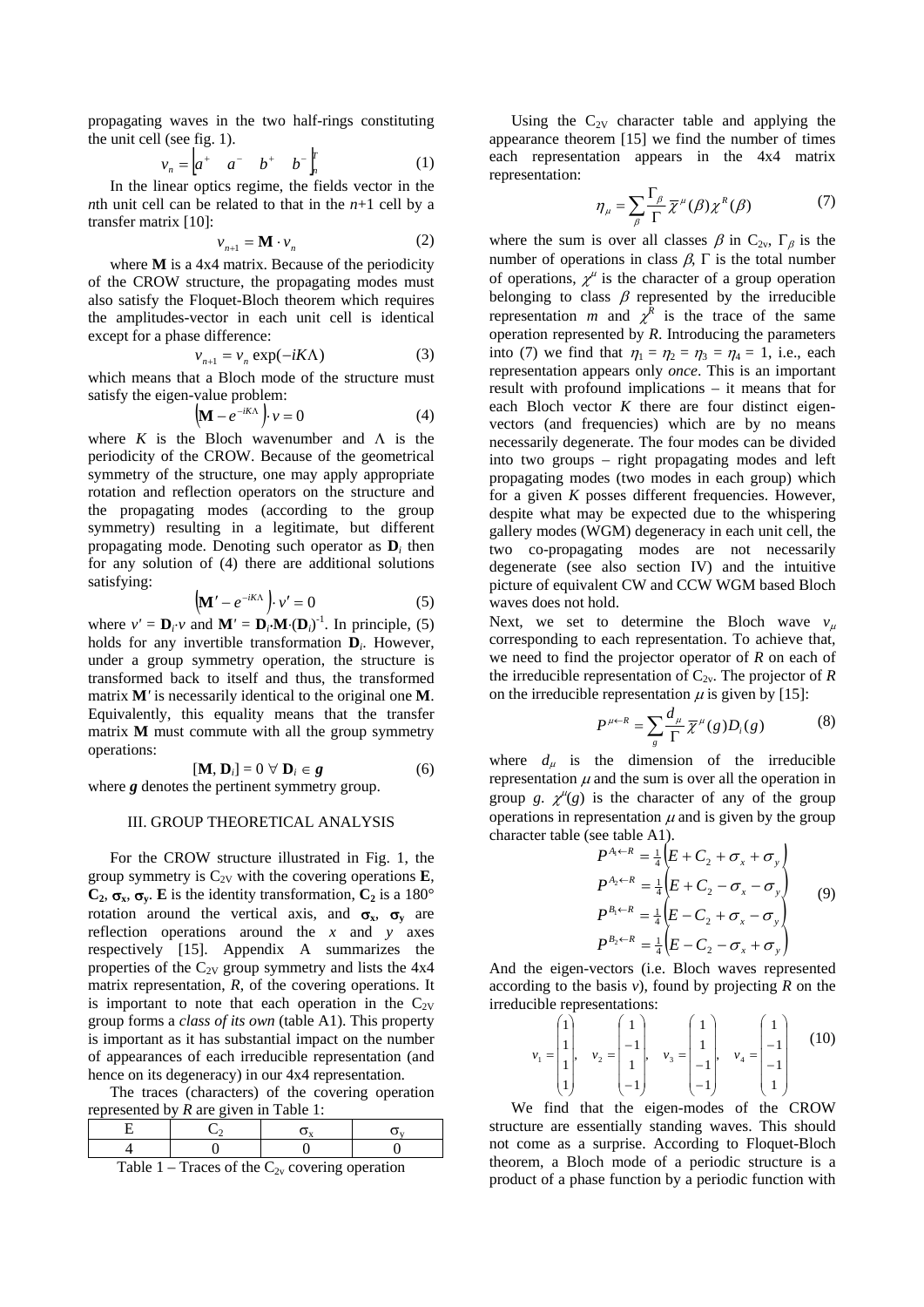the *periodicity of the structure*. This means that the amplitudes vector,  $v_n$  must be identical in all resonators comprising the structure. The WGM like solutions, on the other hand, *do not* possess such property because the fields in adjacent cavities circulate in *opposite* directions. Effectively, it means that the periodicity of the WGM-like solutions is *twice* that of the structure, i.e., the "unit-cell" must comprise two adjacent resonators. This property of the CROW modes is also revealed by conventional transfer matrix analysis of the CROW [11] where the transfer matrix for a unit cell is composed from free propagation in the microdisks and the coupling matrix of the directional coupling. Nevertheless, such analysis reveals profound connections between the Bloch wavenumbers of the standing waves based Bloch modes. In particular, it was found that at any frequency, the corresponding pair of propagating (standing-wave based) Bloch modes have the same Bloch wavenumber except for a  $\pi$  phase shift (i.e. a minus sign). As a result, symmetric and asymmetric superposition of these modes yield the CW and CCW WGM solution with the same Bloch phase shift over a (double) unit-cell, which means that these modes are degenerate.



Figure 2. Dimensions and definitions of the simulated structure

However, the group theoretical analysis reveals an important property of the eigen-modes (Bloch waves) of a CROW: the irreducible representations appear only once and hence the eigen-modes are *nondegenerate*. Moreover, the eigen-modes *always* consist of either symmetric or anti-symmetric superposition of the CW and CCW rotating waves  $(a^+\pm b, b^+\pm a)$ . We emphasize, that this outcome is found from a straightforward symmetry properties analysis of the CROW structure and, therefore, stems directly from the  $C_{2v}$  group symmetry of the structure, regardless the specific shape of the resonators, coupling coefficients, etc.

The group symmetry analysis shows that there is no fundamental reason to assume degeneracy or inherent phase relations between the CROW Bloch modes. Therefore, injecting light into a CROW from a single input port (say, port 1 in Fig. 1) excites two Bloch modes exhibiting (in principle) *different* dispersion relations. The immediate result is additional (modal) dispersion which may limit substantially the bandwidth and delay that can be provided by the CROW.

It should be emphasized, that the degeneracy removal studied here does not stem from surface roughness and back scattering in the individual cavities [15, 16]. The analysis here assumed perfect microdisks and complete degeneracy of the CW and CCW propagating modes.

#### IV. NUMERICAL SIMULATIONS

In order to verify and demonstrate the band splitting predicted in section III we calculated the dispersion relations of a coupled microdisks based CROW using the finite-difference-time-domain (FDTD) algorithm [18]. The simulated structure consists of a single unit cell where the Bloch boundary conditions are employed. The parameters of the studied structure are: disk radius  $\rho = 0.7$ μm, disk index  $n_{\text{disk}}=3.5$ , cladding index  $n_{\text{clad}} = 1.0$ , separation w<sub>gap</sub>=0.5 $\mu$ m (see figure 2). The resonance wavelength of an individual resonator is λres=1.565μm (*f*res=191.6THz) with angular modal number *m*=7.



Figure 3. Symmetric (a) and anti-symmetric (b) modes of an individual microdisk.

Figure 3 depicts the symmetric and anti-symmetric modal field profiles of an individual microdisk as calculated by the FDTD simulations. Symmetric/Anti-Symmetric boundary conditions (BC) where employed in the lower part of the calculation window (*-y*) in order to separate between the two symmetries. Perfectly matched layers BC where used in the upper part of the calculation window  $(+y)$  as well as in the horizontal **boundaries** 

In order to calculate the dispersion relation of the CROW, Bloch boundary conditions were employed in the horizontal axis. The symmetric/anti-symmetric BC in the lower part were employed in order to separate between the symmetric and anti-symmetric branches of the dispersion relation. Note, that the simulated unit cell includes *two* disks. This, in order to account for the doubled periodicity of the WGM-based Bloch modes (if exists). Consequently, the simulations where conducted for Bloch wavenumber running from 0 to  $2\pi$ in order to attain the complete dispersion relation.



Figure 4. Dispersion relations of the Anti-symmetric (red) and symmetric (blue) bands of a CROW.

Figure 4 depicts the dispersion relations (DRs) of the propagating Bloch mode. An immediate result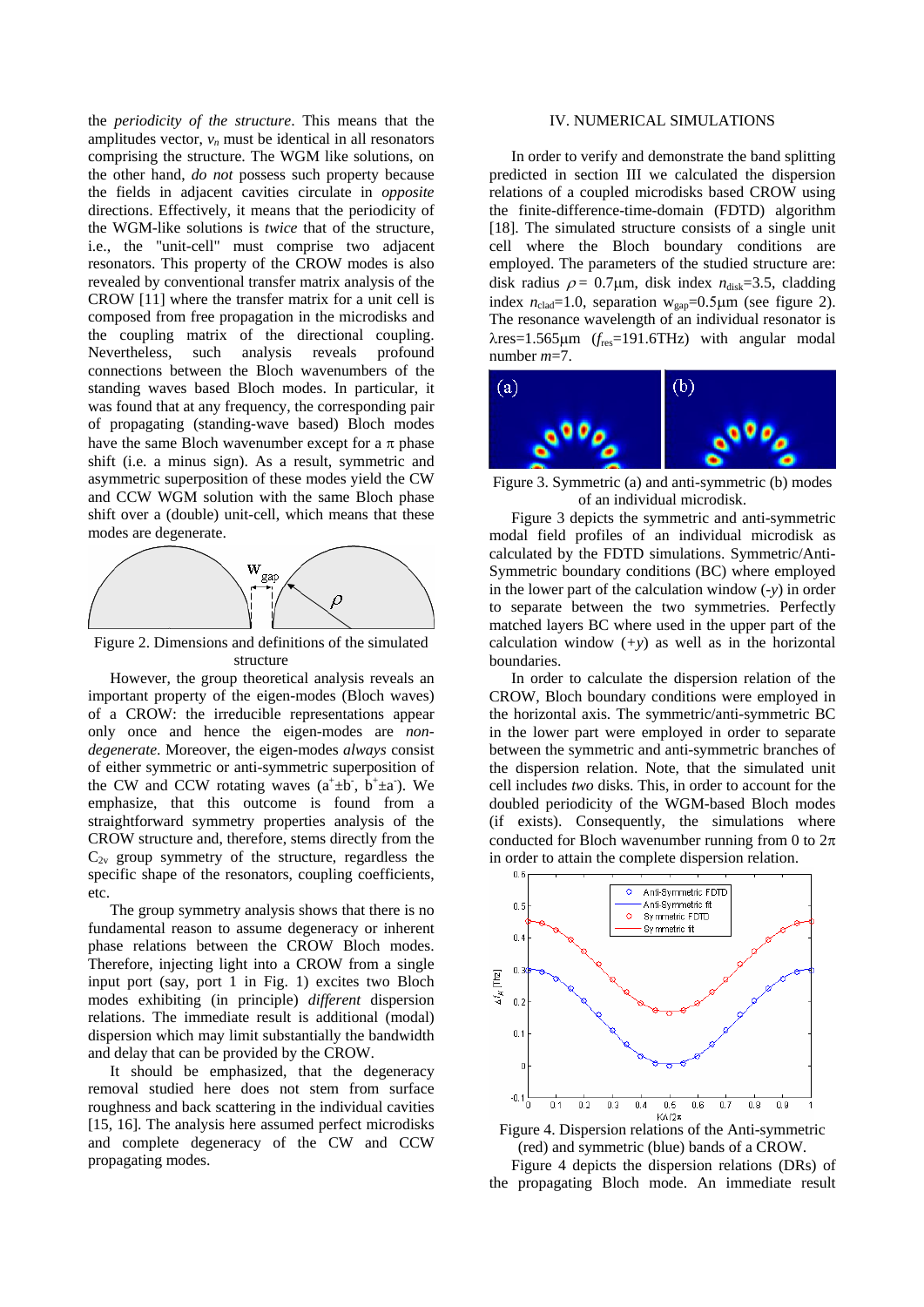which is clearly seen is that the DRs of the symmetric and anti-symmetric brunches *differ significantly*. Figure 4 also shows a numerical fit of the FDTD results to a generic CROW dispersion relation obtained by the tight-binding approach [18]:

$$
\Delta \omega_K = \frac{1}{2} \Omega \Delta \alpha - \kappa \Omega \cos(K\Lambda) \tag{11}
$$

where  $\Delta \omega_K = \omega_K - \Omega$  is the difference between the optical frequency and the resonance frequency of an individual microring.  $\kappa$  represent the coupling between the adjacent microdisks and  $\frac{1}{2}\Delta\alpha\Omega$  is the self frequency shift [19]. Excellent agreement is found between the numerical results and analytical expression with the following parameters:  $f\Delta\alpha_{sym} = 0.6236$  THz,  $f\Delta\alpha_{\text{a-sym}} = 0.3072 \text{ THz}, f\kappa_{\text{sym}} = 0.1426 \text{ THz} \text{ and } f\kappa_{\text{a-sym}}$  $= 0.1497$  THz where *f* is the resonance frequency of the cavity. It should be noted that while the coupling coefficients of the symmetric and anti-symmetric modes are quite similar, there is a non-negligible difference in the self frequency shifts of the two modes. It is this difference that accounts primarily for the deviation between the dispersion relations of the two branches. To verify that the observed splitting is not a numerical artifact, the simulations were run under various conditions and resolutions. No changes in the resonance frequencies were found for higher resolutions and longer integration periods. In addition, the resonance frequency of a *single* resonator was calculated separately for symmetric and anti-symmetric BC to verify that the discretization of the Maxwell equations does not generate spurious splitting. As can be expected, no differences were observed between the two cases.



Figure 5. Dependence of the differences in the selffrequency shifts (a) and in the delay per resonator (b) on the inter-resonator gap.

Thus, the numerical analysis confirms that the symmetric and anti-symmetric Bloch wave bands are non-degenerate and, therefore, a signal which is injected to a single port of the CROW might undergo substantial distortion as it propagates in the structure.

Next, we set to investigate the impact of the parameters of the CROW ( $W_{\text{gap}}$ ,  $m$ , etc.) on the band splitting and the coefficients of the dispersion relations  $(\Delta \alpha$  and  $\kappa)$ . Figure 5 depicts the dependence of differences in the self frequency shift and in the time delay per resonator, given by  $t_d=1/\kappa\Omega$ , for the studied structure on the inter-resonator gap. Non-negligible differences in the self frequency shift and even more importantly, in the delay per resonator are found for the different bands. For example, for a 25 resonator CROW with  $W_{gap}$  of 0.5 $\mu$ m, the difference between the delays of the different symmetries (which are equally excited) exceeds 8ps. For a 40Gbs return-to-zero (RZ) data channel this difference *exceeds one third* of the symbol duration and is clearly unacceptable.



Figure 6. Transmission bands of the Anti-symmetric (red) and symmetric (blue) Bloch modes of a CROW for different gaps.

Although figure 5 indicates some of the problems induced by the symmetry properties of the CROW, it does not provide a complete view of the impact of the band non-degeneracy on the CROW performances. Figure 6 depicts the transmission bands of the symmetric and anti-symmetric branches as a function of the inter-resonator gap. When the gap is small (strong coupling) there is substantial overlap between the transmission bands. However, as the gap is increased, the overlap decreases rapidly and vanishes completely for  $W_{\text{gap}} > 0.6 \mu m$ . Thus, the usable bandwidth of the CROW is *reduced substantially* by the non-degeneracy of the two branches and *vanishes* completely for  $W_{\text{gap}}$  > 0.6 $\mu$ m. Note that for  $W_{\text{gap}}$  = 0.6 $\mu$ m the bandwidth of each branch separately is approximately 30GHz, which is still useful for telecommunications applications but there is no overlap between the bands.

Figure 7 depicts the impact of the angular modal number, *m*, on the transmission bands of the two branches for  $W_{\text{gap}}=0.5\mu\text{m}$ . As the angular modal number is increased the overlap between the transmission bands decreases although nonmonotonically. This trend can be understood in view of the impact of the gap (Figure 5). Larger angular modal numbers correspond to higher frequencies and thus, tighter confinement and lower coupling coefficients. As shown in figure 5, the transmission bands overlap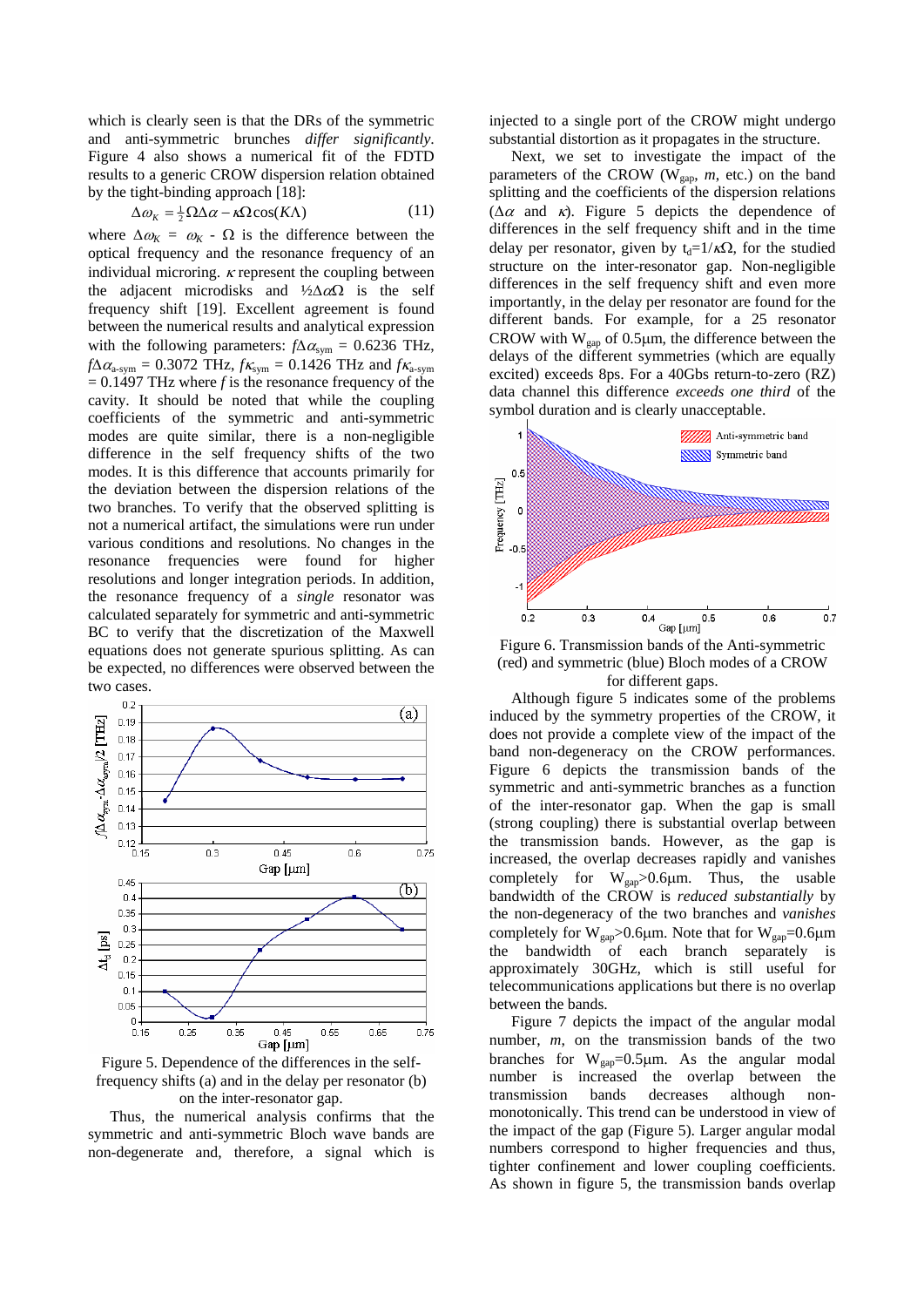decreases as the coupling is reduced and, therefore, it can be expected that similar behavior will be shown for larger *m*.



Figure 7. Transmission bands of the Anti-symmetric (red) and symmetric (blue) Bloch modes of a CROW for different *m*'s.

#### V. DELAY, BANDWIDTH AND BIT STORAGE

Integrated optics slow light structures such as CROWs have been the focus of numerous studies because of their diverse potential applications in the field of optical communications, in particular – delay lines. However, the results of the structure analyzed in section IV indicate that the symmetry induced degeneracy lifting may result in substantial distortion of the transmitted signal. Thus, it is important to quantify the impact of this, additional, modal dispersion on the performances of CROW structures for optical delay line applications.

To analyze the additional modal dispersion, we follow a similar approach to the one presented by Khurgin [20]. We consider an RZ data-stream where the time slot allocated for each bit is  $\Delta T_{\text{sig}} = B^{-1}$  where *B* is the bit-rate. We assume a Gaussian pulse with its FWHM equals  $\frac{1}{2}\Delta T_{sig}$ . The FWHM of the signal spectrum is given by  $\Delta \omega_{\text{sig}} = 8\ln(2)B$ . The signal is launched into one of the input ports, thus equally exciting the symmetric and anti-symmetric dispersion branches. The delay of the signal propagating through a CROW consisting of  $N_r$  resonators depends of the frequency and the specific branch:

$$
T_d^{S,AS} \approx \frac{N_r}{\kappa_{S,AS} \Omega} + \frac{\frac{1}{2} N_r \cdot (\omega - \Omega - \frac{1}{2} \Delta \alpha_{S,AS})^2}{(\kappa_{S,AS} \Omega)^3}
$$
 (12)

where the indices S and AS indicate respectively the symmetric and anti-symmetric bands. In order to efficiently exploit the overlapping bandwidths of the two branches it is desired to set the carrier frequency to the center of the overlap regain:

$$
\Omega_0 = \Omega(1 + \frac{1}{2}\delta\Delta\alpha) \tag{13}
$$

where  $\delta \Delta \alpha = \frac{1}{2} (\Delta \alpha_s + \Delta \alpha_{AS})$ . Thus we can express the time delays of the different branches as:

$$
T_d^{\text{S,AS}} \approx \frac{N_r}{\kappa_{\text{S,AS}}\Omega} + \frac{\frac{1}{2}N_r \cdot (\Delta\omega - I_{\text{S,AS}} \frac{1}{2}\Omega \delta\Delta\alpha)^2}{(\kappa_{\text{S,AS}}\Omega)^3} (14)
$$

where  $I_S = 1$ ,  $I_{AS} = -1$  and  $\Delta \omega = \omega - \Omega_0$ . Determining the differential time delay is more involved here because it depends on the specific parameters of the dispersion relations of the two branches. In view of figures 4 and 5, we find that for the structure analyzed here,  $\Delta \alpha_s > \Delta \alpha_{AS}$  and  $\kappa_s < \kappa_{AS}$ . Therefore, the minimal and maximal time delays in the bandwidth are given at the anti-symmetric and the symmetric branches respectively:

$$
T_d^{\max} = \frac{N_r}{\kappa_s \Omega} + \frac{\frac{1}{2} N_r \cdot (\Delta \omega + \frac{1}{2} \Omega \delta \Delta \alpha)^2}{(\kappa_s \Omega)^3}
$$
  
\n
$$
T_d^{\min} = \frac{N_r}{\kappa_{AS} \Omega}
$$
\n(15)

Requiring that the maximal differential time delay does not exceed a quarter of the bit interval yields the following limitation on the bandwidth:

$$
\frac{N_r(\kappa_{\rm s}^{-1} - \kappa_{\rm AS}^{-1})}{\Omega} + \frac{\frac{1}{2}N_r \cdot \left[4\ln(2)B + \frac{1}{2}\Omega \delta \Delta \alpha\right]^2}{\left(\kappa_{\rm s} \Omega\right)^3} \le \frac{1}{4B} \quad (16)
$$

Figure 8 depicts the maximal delay that can be provided without distortion by the CROW discussed in section IV for a given signal bit rate *B*. The delay is defined at the average of the delays of the symmetric and anti-symmetric branches at the carrier frequency  $\Omega_0$ .



Figure 9. Delay-bandwidth product as a function of the bandwidth.

Below 30Gbs, the delay and the bandwidth are inversely proportional, indicating a relatively constant delay-bandwidth product. However, as the bit-rate exceeds 30Gbs the achievable delay decreases more rapidly indicating a decrease in delay-bandwidth product. This can also be seen in figure 9 which depicts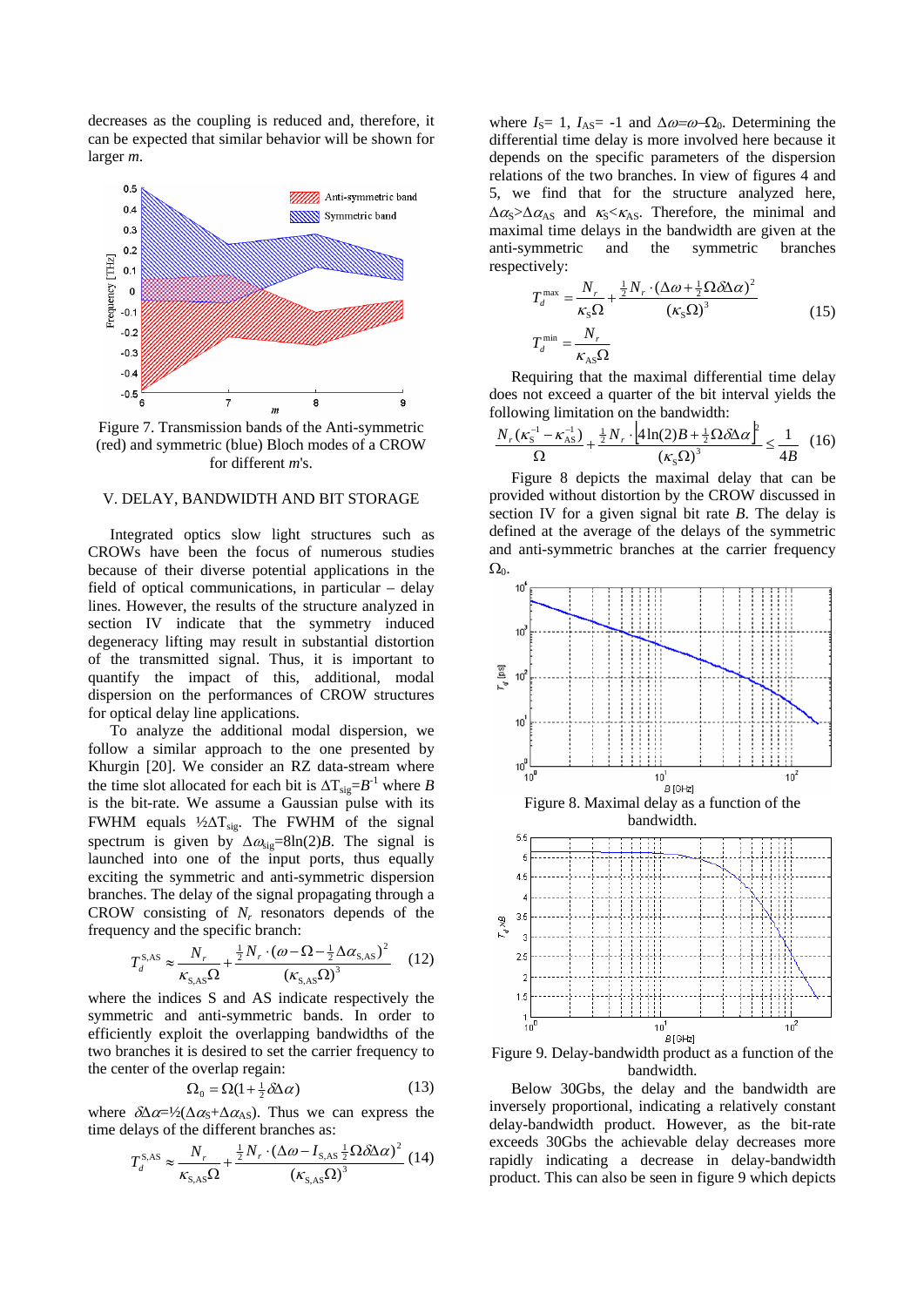the dependence of the delay-bandwidth product on the bit-rate. At low bit rates (*B*<10Gbs) the delaybandwidth product of the CROW is approximately 5 but decreases rapidly reaching unity as the *B* exceeds 200Gbs.

Another important factor in the determination of the achievable delays and bit-rates is the quality factor (*Q*) of the micro-resonators composing the CROW. As shown previously, loss could be the dominant limiting mechanism especially at low bit-rates [20]. Here, however, it is difficult to derive a simple expression for the impact of loss because, unlike the single branch CROW, the loss cannot be modeled as a simple bandpass filter. Because of the frequency shift between the symmetric and anti-symmetric branches, the lossinduced band-pass filtering is not centered on the carrier frequency and, thus, it is difficult to derive simple relation between the bandwidth and the corresponding pulse duration. In order to evaluate the impact of the microdisks *Q*, as well as additional system considerations such as noise and higher order dispersion, a comprehensive numerical analysis of the pulse propagation is required.

#### VI. IMPACT ON LINK PERFORMANCES

The impact of the CROW characteristics such as dispersion, loss, etc. on the communication link performance are commonly expressed by the decrease in eye-pattern opening compared to the back-to-back case (i.e. without the CROW) [21]. The eye-pattern opening represents a measure to the available noise margin around the decision threshold employed to determine the logical value of the bit.

Similar to the previous section we assume light is launched into one of the input ports, thus exciting both dispersion branches. Each excited branch accumulates different phase and the signals at the output ports are superpositions (sum and difference) of the signals at each branch:

$$
E_{out}^{1} = \frac{1}{\sqrt{2}} E_{in} [\exp(-iK_{S}\Lambda N_{r}) + \exp(-iK_{AS}\Lambda N_{r})]
$$
  

$$
E_{out}^{2} = \frac{1}{\sqrt{2}} E_{in} [\exp(-iK_{S}\Lambda N_{r}) - \exp(-iK_{AS}\Lambda N_{r})]
$$
 (17)

where  $K_{S,AS}$  are the Bloch wavenumbers of the symmetric/anti-symmetric branches. The relevant output port must be chosen with caution as it depends on the number of rings comprising the CROW. If the two symmetry branches were degenerate (as it is commonly assumed) then for a single input port excitation, the Bloch modes interfere constructively in sum (difference) output port for an even (odd) number of rings. However, because the two branches are not degenerate, this simple rule does not hold and the more dominant output port (if there is one) is determined by the specific splitting of the symmetry branches at the carrier frequency.

To proceed, we assume the best scenario where it is possible to choose the output port with the maximal eye-pattern opening. Although, at first, such assumption may seem unrealistic, it should be kept in

mind that *Nr* is *fixed* for a given CROW and therefore, the better output port can be predetermined. Figure 10 depicts the eye-opening penalty dependence on the number of resonators (solid blue line) for a 40Gbs RZ signal propagating through the CROW analyzed in section V. The pulses in the signal are assumed to be in the standard 50% duty cycle RZ format. For comparison, the figure also shows the penalty when only one of the branches – the symmetric (green stars) or anti-symmetric (red circles) are used. As shown in the figure, the impact of the branch splitting on the link performances is substantial. While the penalty of the dispersion of the each branch is practically negligible (less than -0.1dB for a 50 resonator CROW), the penalty when both branches are excited could reach several dB (which is unacceptable) even for a small number of cavities.



Figure 10. Eye-pattern opening penalty as a function of the number of resonators for a 40Gbs RZ signal.

Figure 11 depicts the penalty as a function of  $N_r$  for different data-rates. Below 40Gbs, the link penalty rapidly varies between 0 and -4dB but without noticeable global degradation. For 40Gbs signal, however, in addition to the rapid variations there is also a clear overall increase in the eye-opening penalty.



Figure 11. Eye-opening penalty as a function of the number of resonators for different data-rates.

The eye-opening penalty presented in figures 10 and 11 is caused by dispersion only. Nevertheless,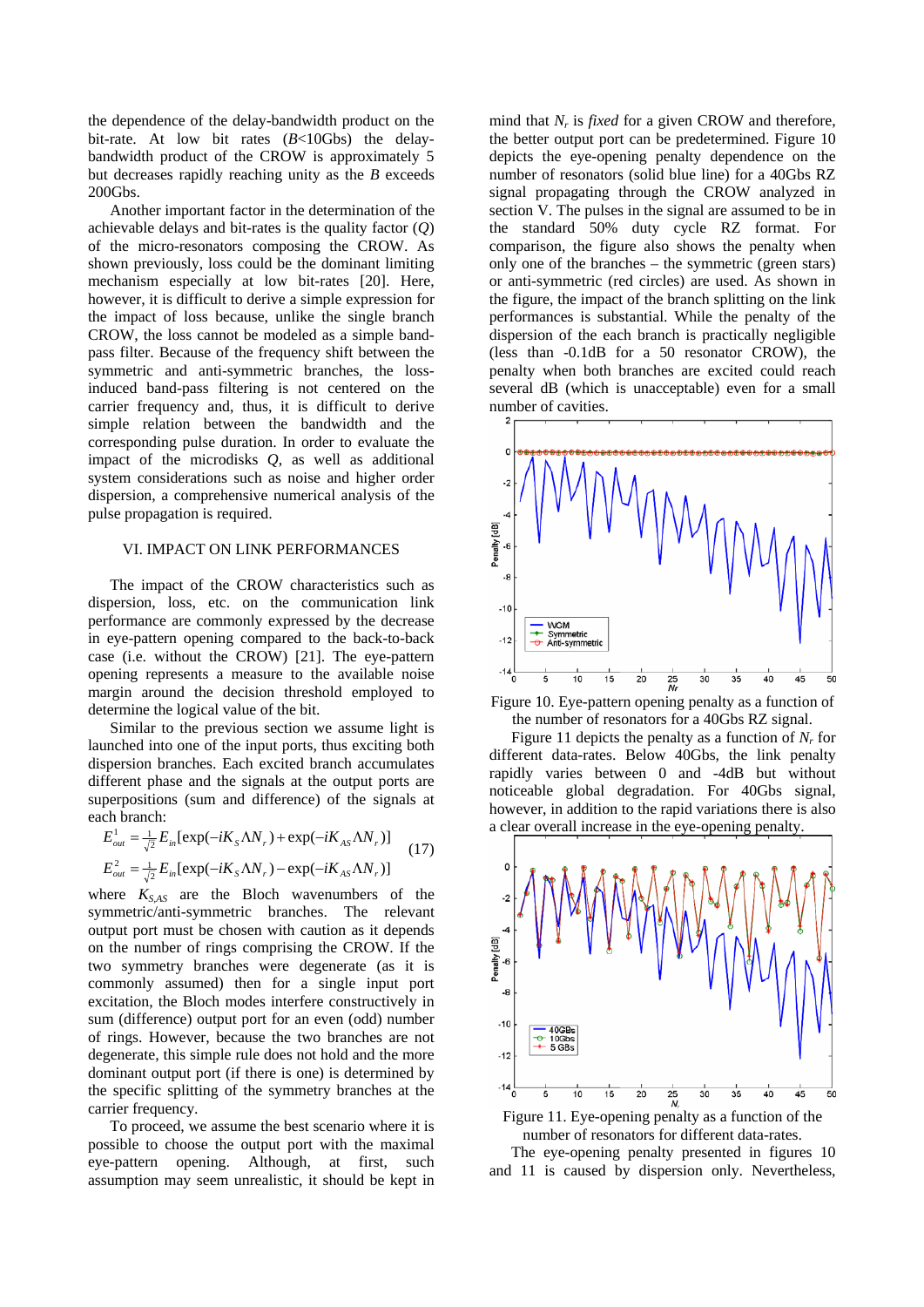losses in the resonators are also an important limiting factor [20]. For each symmetry branch, the loss in the CROW is proportional to the time delay, i.e.:

$$
P_{out}(\omega) = P_{in}(\omega)e^{-\alpha \frac{C}{n}T_d(\omega)} = P_{in}(\omega)e^{-\frac{\Omega}{Q}T_d(\omega)} \qquad (18)
$$

where  $T_d(\omega)$  is the delay given by (14),  $\alpha$  is the propagation loss coefficient and *Q* is the quality factor of an individual resonator. The loss can be readily introduced into (17).

Figure 12 depicts the penalty of the finite *Q* of the cavities on the eye-pattern opening for a 40 Gbs RZ signal. As long as the  $Q$  exceeds  $10^6$ , its impact on the link performances is rather negligible. However, for  $Q=10^5$  (or lower) additional penalty of approximately ~0.13dB per resonator is clearly observed.



Figure 12. Eye-pattern opening penalty as a function of the number of resonators for different *Q* factors.

For comparison, figure 13 shows the penalty of the finite *Q* when only the symmetric CROW branch is used. Clearly, the impact of the loss is similar in both cases although additional penalty appears at  $Q=10^6$  for the later case. Nonetheless, it is likely that this additional penalty exists also when both branches are excited but is masked by the rapid oscillations in Fig. 12.



Figure 13. Eye-pattern opening penalty as a function of the number of resonators for different *Q* factors for the symmetric branch only.

#### VII. DISCUSSON AND SUMMARY

Microring or a microdisk based CROWs exhibit inherent band splitting stemming from the symmetry properties of the structure. Group theoretical analysis of the CROW structures shows that degeneracy of the CW and CCW propagating waves of the individual unit cells is lifted. Consequently, two separate passbands corresponding to the symmetric and anti-symmetric Bloch modes are formed.

The splitting of the bands can be understood intuitively by considering the dependence of the overlap integrals comprising  $\Delta \alpha$  and  $\kappa$  in the modal field symmetry [19]. Consider, for example, the *m*=1 angular modal number (see Fig. 14). It is clear that the overlap integrals between the field profiles (determining  $\kappa$ ) and between the mode profile and the adjacent resonators index profile (determining  $\Delta \alpha$ ) of the symmetric and anti-symmetric modes differ. Consequently, the coupling coefficients and self frequency shifts of the two branches are not identical – in contrast to naive intuition.



Figure 14. Schematic modal field profiles of the (a) anti-symmetric and (b) symmetric modes for *m*=1.

The differences between the coupling coefficients and, particularly, the self-frequency shift could be substantial – resulting in completely non-overlapping passbands. Larger inter-resonator gaps and higher angular modal numbers seem to decrease the spectral overlap differences between the branches. This can be understood in view of figure 14: larger gaps reduce the coupling coefficients and narrow the passbands while maintaining similar self-frequency shifts [see Fig. 5(a)]. Higher angular modal numbers correspond to higher frequency and stronger radial confinement of the field in the individual resonators, hence generating a similar effect.

We also studied the impact of the symmetry branch splitting on the achievable performances of a CROW delay line and the additional penalty of the effect when such CROW is incorporated into a communication link. We found that the additional dispersion induced by symmetry branch splitting induces substantial penalty which significantly limits the number of resonators and, hence, the achievable delay. The additional penalty as a function of  $N_r$  is manifested in two forms: 1) a constant decrease of the eye-pattern opening and 2) rapid variation in the order of several dBs caused by the overall phase difference between the two branches. The later is of supreme importance as it may generate unacceptable penalty (more than 2dB) even for small number of resonators.

On the other hand, when data is transmitted using one of the natural Bloch modes of the CROW (either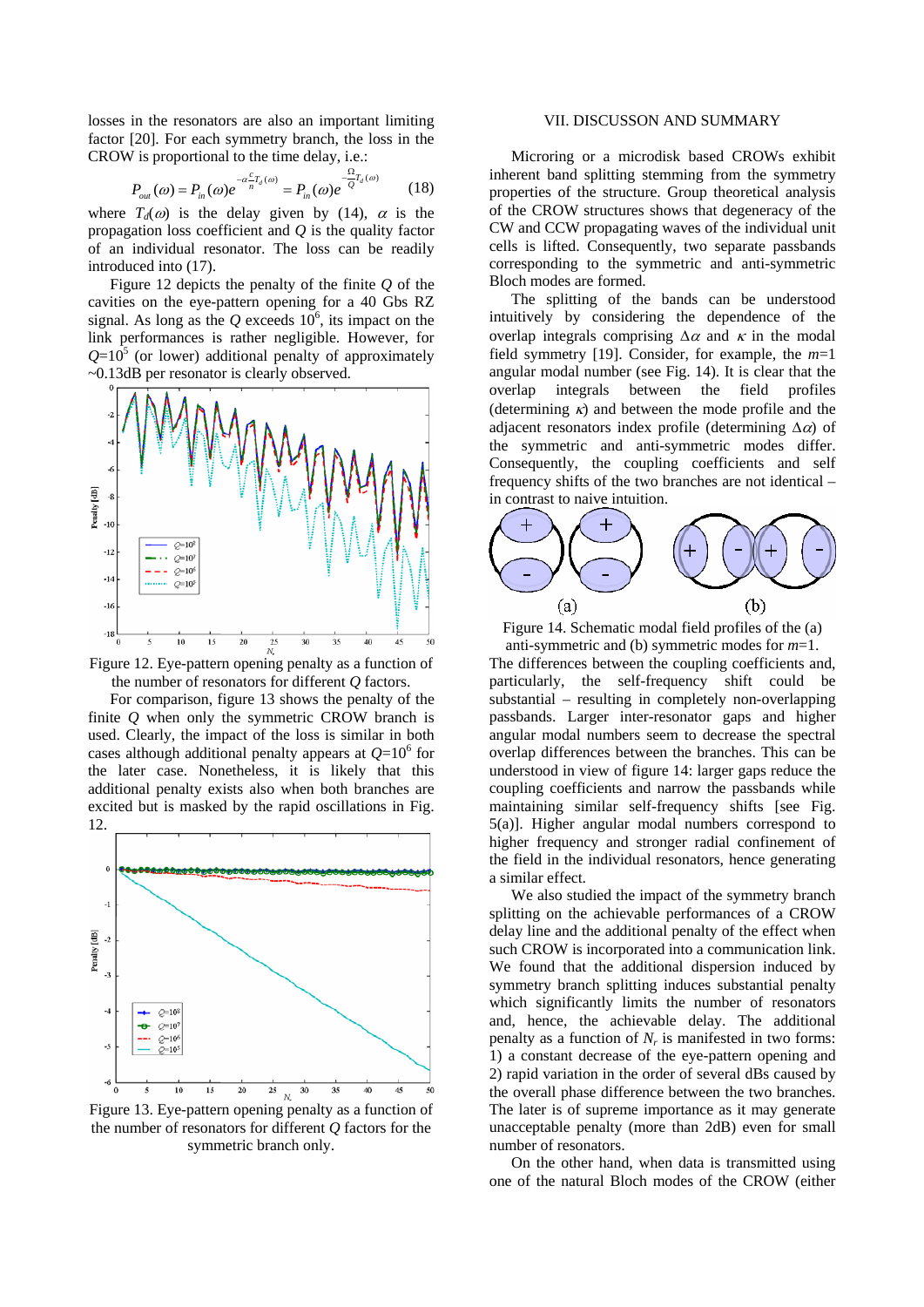the symmetric or the anti-symmetric), both forms of the excessive penalty are significantly reduced. In particular, the rapid variations vanish completely, thus enabling the employment of long CROWs and the generation of long delays.

In addition, we studied the impact of propagation losses in the individual cavities (or their *Q*) on the communication link. As can be expected, once the *Q* drops below a threshold value  $(10^6$  in our case), the propagation losses becomes an important factor limiting the length of the CROW and the achievable delay. However, we have not observed any significant improvement (*as far as loss is concerned*) when one of the CROW Bloch modes is used for the data transmission. Therefore, it seems that the primary impact of the symmetry branches splitting is manifested by the additional dispersion and de-phasing it induces.

To summarize, we present a new dispersion mechanism in CROW delay lines. The additional dispersion stems from the symmetry properties of the structure and may result in substantial limitation of the achievable delay and overall performance. Note, that our analysis assumes complete degeneracy of the modes of the individual resonators. Thus, the impact of mode splitting caused by surface roughness is neglected. However, it has been shown that the roughness induced mode splitting in high-*Q* cavities is in the order of tens of MHz [17], while the splitting discussed here is of the order of several hundreds of GHz, i.e. 4 orders of magnitudes larger.

An immediate consequence of the results shown here is that the practical realization of ultra-compact, coupled cavity based, integrated optical delay lines requires much care. In particular, it is highly desired to excite one of the natural Bloch modes of the CROW and not the WGM-like solutions in order to avoid the additional dispersion induced by the symmetry branch splitting. This could be readily achieved, e.g., by splitting the incoming signal using a Y-branch and launching light into both import ports (port 1 and port 2 in Fig. 1). This arrangement excites only the symmetric branch of the CROW and avoids the additional dispersion. Finally, it should be emphasizes, that although the analysis shown here is restricted to CROW, other microring based structures such as SCISSOR [10] and SC-CROW [22] are expected to exhibit similar properties because, like the CROW, they also possess  $C_{2V}$  symmetry properties.

## ACKNOWLEDGMENTS

J. S. thanks Jacob Khurgin for useful discussion regarding the analysis in Section V. The support of the Israeli Ministry of Science and Technology and the Israeli Science Foundation is gratefully acknowledged.

#### APPENDIX: PROPERTIES OF THE  $C_{2V}$ SYMMETRY GROUP

The  $C_{2v}$  group symmetry includes four covering operations – Identity (E), 180° rotation around the *z* axis (C<sub>2</sub>), *x*-axis mirror inversion ( $\sigma_x$ ), and *y*-axis mirror inversion  $(\sigma_{\nu})$ . Using the 4-dimensioal vector representation (1), the group operations can be represented by 4×4 matrices:

|                                                                                                                                                                                                                              | $E = \begin{pmatrix} 1 & 0 & 0 & 0 \\ 0 & 1 & 0 & 0 \\ 0 & 0 & 1 & 0 \\ 0 & 0 & 0 & 1 \end{pmatrix}; \quad C_2 = \begin{pmatrix} 0 & 0 & 1 & 0 \\ 0 & 0 & 0 & 1 \\ 1 & 0 & 0 & 0 \\ 0 & 1 & 0 & 0 \end{pmatrix}$ (A1) |  |
|------------------------------------------------------------------------------------------------------------------------------------------------------------------------------------------------------------------------------|-----------------------------------------------------------------------------------------------------------------------------------------------------------------------------------------------------------------------|--|
| $\sigma_x = \begin{pmatrix} 0 & 1 & 0 & 0 \\ 1 & 0 & 0 & 0 \\ 0 & 0 & 0 & 1 \\ 0 & 0 & 1 & 0 \end{pmatrix}, \quad \sigma_y = \begin{pmatrix} 0 & 0 & 0 & 1 \\ 0 & 0 & 1 & 0 \\ 0 & 1 & 0 & 0 \\ 1 & 0 & 0 & 0 \end{pmatrix}$ |                                                                                                                                                                                                                       |  |

Each operation belongs to its own class and the character table of the group is given by:

| $-24$<br>$\sim$ $\sim$<br>.<br>the contract of the con- |  |  |  |  |  |
|---------------------------------------------------------|--|--|--|--|--|

Table A1 – Character table of the  $C_{2v}$  group

References:

- [1] J.P. Elliott and P.G. Dawber, "Symmetry in physics", Oxford Univ. Press 1979.
- [2] Neil W. Ashcroft and N. David Mermin, "Solid state physics", Holt, Rinehart and Winston; Saunders, 1976.
- [3] Kazuaki Sakoda, "Optical Properties of Photonic Crystals" 2nd ed., Springer, 2004.
- [4] Y. Chung, D. G.Kim and N. Dagli, IEEE J. Lightwave Technol. 24, 1865 (2006); O. Schwelb, J. Lightwave Technol. 23, 3931 (2005); S. V. Boriskina, T. M. Benson, P. Sewell, and A. I. Nosich, J. Lightwave Technol. 20, 1563 (2002).
- [5] C. Liu et al., Nature (London) 409, 490 (2001).
- [6] D. F. Phillips et al., Phys. Rev. Lett. 86, 783 (2001).
- [7] M. S. Bigelow et al., Phys. Rev. Lett. 90, 113903 (2003).
- [8] A.V. Turukhin et al., Phys. Rev. Lett. 88, 023602 (2002).
- [9] A. Yariv et al., Opt. Lett. 24, 711 (1999); A. Melloni et al., Opt. Quantum Electron. 35, 365 2003); M. F. Yanik and S. Fan, Phys. Rev. Lett. 92, 083901 (2004); M. F. Yanik et al., Phys. Rev. Lett. 93, 233903 (2004); J. Scheuer et al., Opt. Photonics News 16, 36 (2005).
- [10] J. E. Heebner et al., J. Opt. Soc. Am. B 21, 1818 (2004); J. E. Heebner et al., Phys. Rev. E 65, 036619 (2002).
- [11] J. K. S. Poon, J. Scheuer, S. Mookherjea, G. T. Paloczi, Y. Huang and A. Yariv, Opt. Express. 12, 90 (2004).
- [12] B. Z. Steinberg, Phys. Rev. E 71, 056621 (2005).
- [13] J. Scheuer and A. Yariv, Phys. Rev. Lett. 96, 053901 (2006).
- [14] B. Z. Steinberg, J. Scheuer and A. Boag, J. Opt. Soc. Am. B. 24, 1216 (2007)
- [15] M. Tinkham, "Group theory and quantum mechanics". McGraw-Hill (New York) 1964.